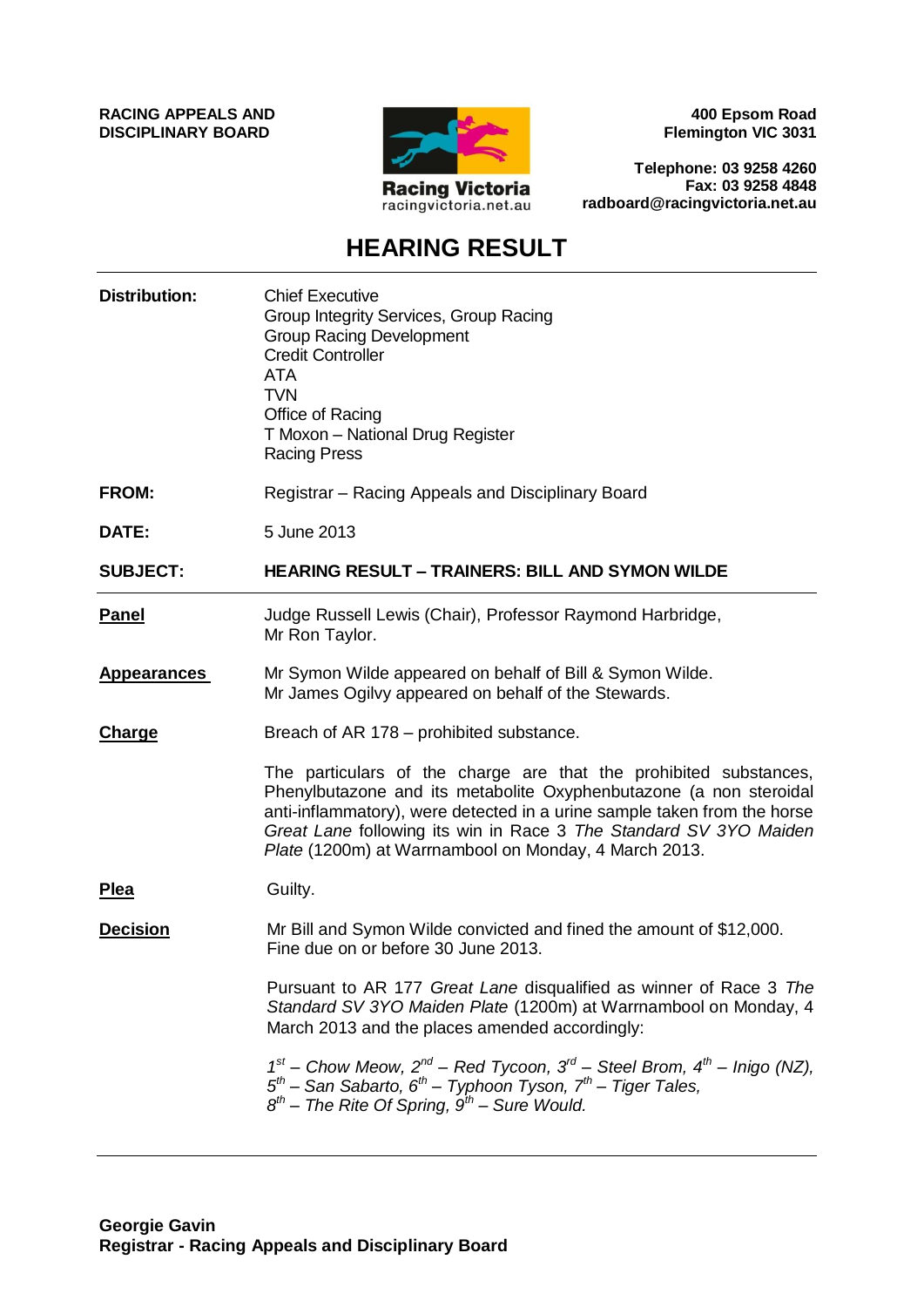# **TRANSCRIPT OF PROCEEDINGS**

## **RACING APPEALS AND DISCIPLINARY BOARD**

\_\_\_\_\_\_\_\_\_\_\_\_\_\_\_\_\_\_\_\_\_\_\_\_\_\_\_\_\_\_\_\_\_\_\_\_\_\_\_\_\_\_\_\_\_\_\_\_\_\_\_\_\_\_\_\_\_\_\_\_\_\_\_

**HIS HONOUR JUDGE R.P.L. LEWIS, Chairman PROF R. HARBRIDGE MR R. TAYLOR**

### **EXTRACT OF PROCEEDINGS**

**DECISION**

## **IN THE MATTER OF THE STANDARD SUPER VOBIS THREE-YEAR-OLD MAIDEN PLATE OVER 1200 METRES AT WARRNAMBOOL ON 4/3/13**

**TRAINERS: BILL AND SYMON WILDE**

#### **MELBOURNE**

#### **WEDNESDAY, 5 JUNE 2013**

MR J. OGILVY appeared on behalf of the RVL Stewards

MR S. WILDE appeared on behalf of Bill and Symon Wilde